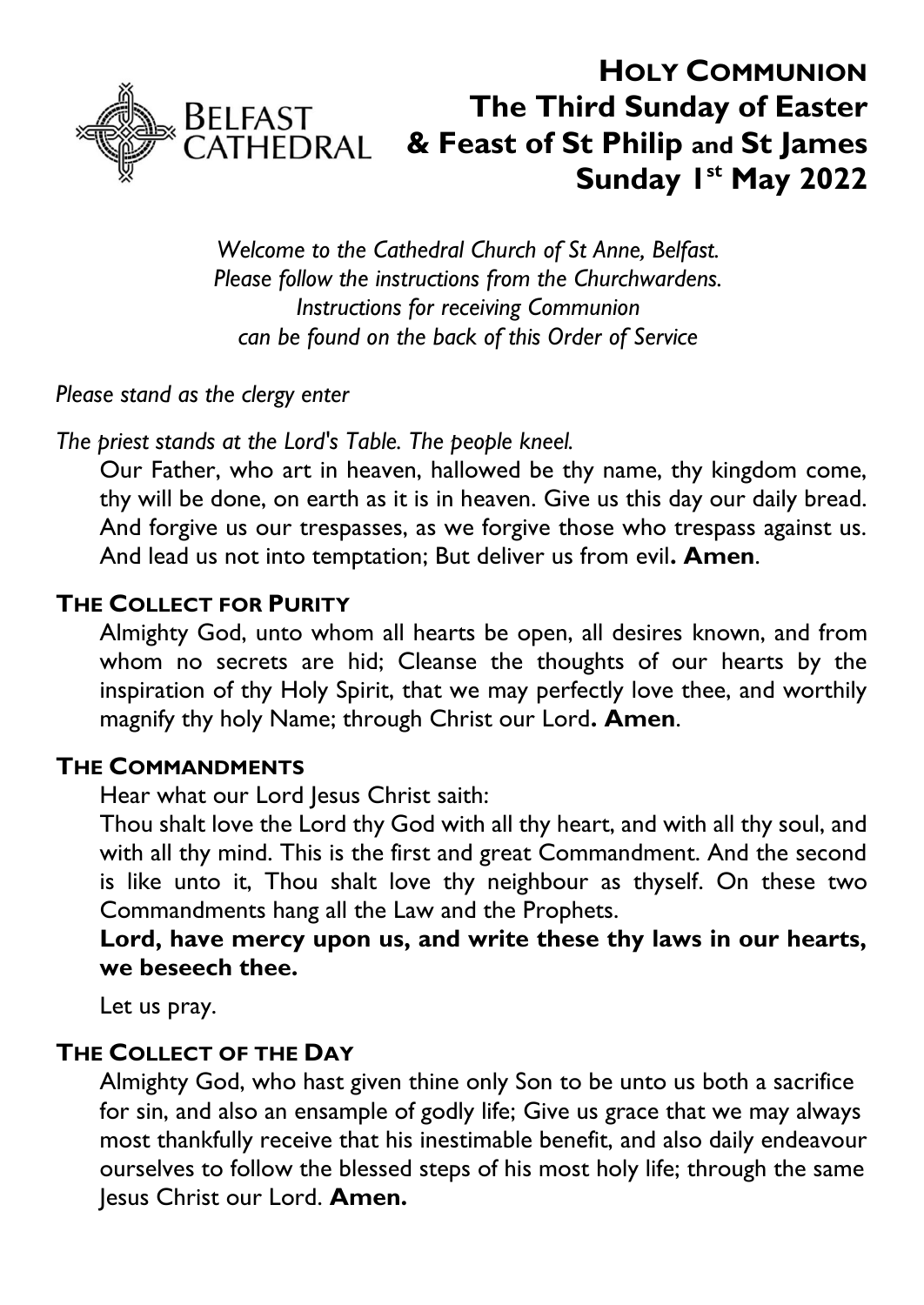#### **THE COLLECT OF ST PHILIP AND ST JAMES' DAY**

O Almighty God, whom truly to know is everlasting life: Grant us perfectly to know thy Son Jesus Christ to be the way, the truth, and the life; that, following the steps of thy holy Apostles, Saint Philip and Saint James, we may steadfastly walk in the way that leadeth to eternal life; through the same thy Son Jesus Christ our Lord. **Amen.**

#### **THE LESSON**

The Lesson is written in the 9th chapter of the Acts of the Apostles beginning at the 1<sup>st</sup> verse.

Meanwhile Saul, still breathing threats and murder against the disciples of the Lord, went to the high priest and asked him for letters to the synagogues at Damascus, so that if he found any who belonged to the Way, men or women, he might bring them bound to Jerusalem. Now as he was going along and approaching Damascus, suddenly a light from heaven flashed around him. He fell to the ground and heard a voice saying to him, 'Saul, Saul, why do you persecute me?' He asked, 'Who are you, Lord?' The reply came, 'I am Jesus, whom you are persecuting. But get up and enter the city, and you will be told what you are to do.' The men who were travelling with him stood speechless because they heard the voice but saw no one. Saul got up from the ground, and though his eyes were open, he could see nothing; so they led him by the hand and brought him into Damascus. For three days he was without sight, and neither ate nor drank.

Now there was a disciple in Damascus named Ananias. The Lord said to him in a vision, 'Ananias.' He answered, 'Here I am, Lord.' The Lord said to him, 'Get up and go to the street called Straight, and at the house of Judas look for a man of Tarsus named Saul. At this moment he is praying, and he has seen in a vision a man named Ananias come in and lay his hands on him so that he might regain his sight.' But Ananias answered, 'Lord, I have heard from many about this man, how much evil he has done to your saints in Jerusalem; and here he has authority from the chief priests to bind all who invoke your name.' But the Lord said to him, 'Go, for he is an instrument whom I have chosen to bring my name before Gentiles and kings and before the people of Israel; I myself will show him how much he must suffer for the sake of my name.' So Ananias went and entered the house. He laid his hands on Saul and said, 'Brother Saul, the Lord Jesus, who appeared to you on your way here, has sent me so that you may regain your sight and be filled with the Holy Spirit.' And immediately something like scales fell from his eyes, and his sight was restored. Then he got up and was baptized, and after taking some food, he regained his strength.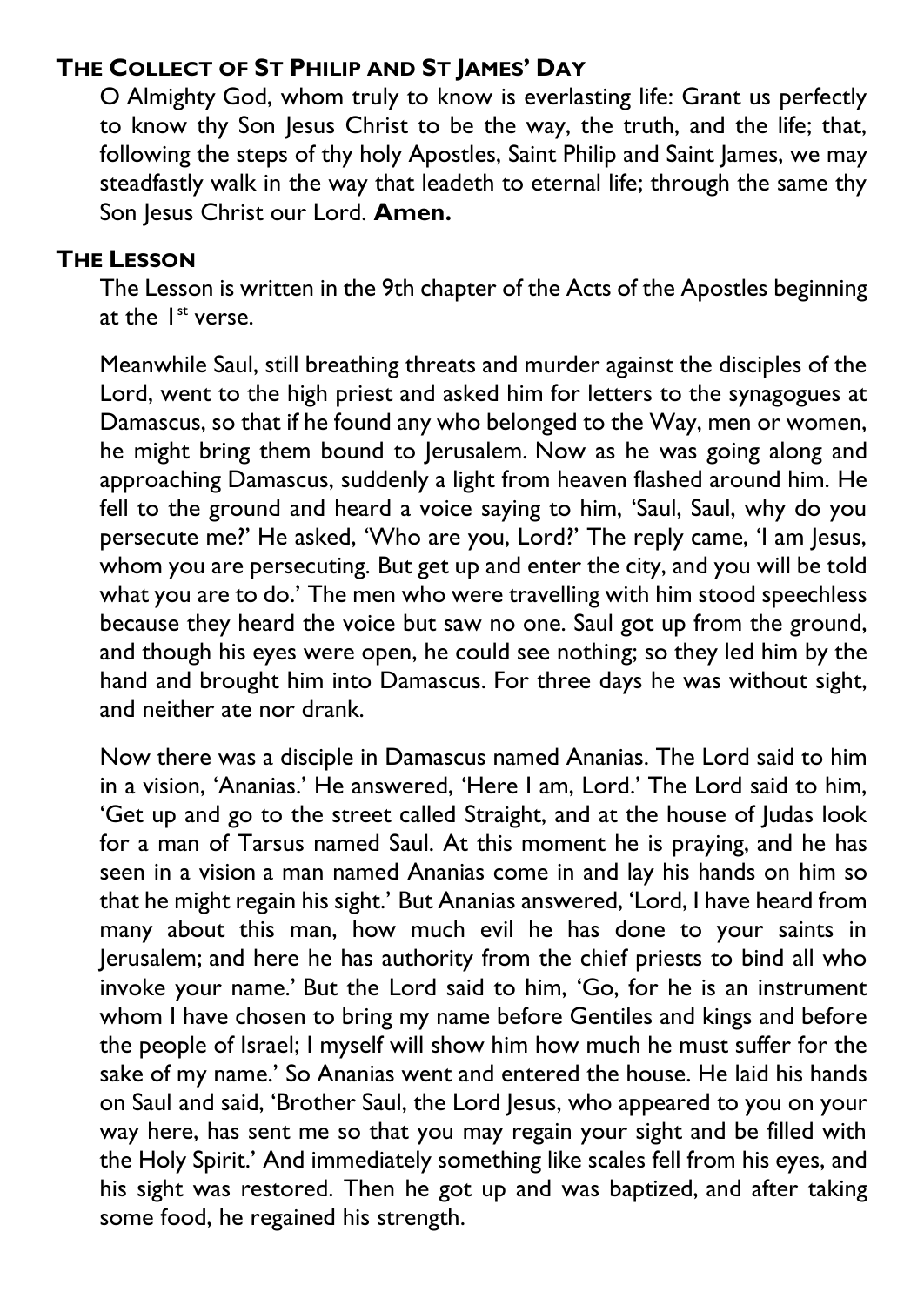For several days he was with the disciples in Damascus, and immediately he began to proclaim Jesus in the synagogues, saying, 'He is the Son of God.'

Here endeth the Lesson.

#### *Please stand*

## **THE GOSPEL**

The holy Gospel is written in the 21st. chapter of the Gospel according to St John beginning at the I<sup>st</sup> verse.

## **Glory be to thee, O Lord.**

After these things Jesus showed himself again to the disciples by the Sea of Tiberias; and he showed himself in this way. Gathered there together were Simon Peter, Thomas called the Twin, Nathanael of Cana in Galilee, the sons of Zebedee, and two others of his disciples. Simon Peter said to them, 'I am going fishing.' They said to him, 'We will go with you.' They went out and got into the boat, but that night they caught nothing.

Just after daybreak, Jesus stood on the beach; but the disciples did not know that it was Jesus. Jesus said to them, 'Children, you have no fish, have you?' They answered him, 'No.' He said to them, 'Cast the net to the right side of the boat, and you will find some.' So they cast it, and now they were not able to haul it in because there were so many fish. That disciple whom Jesus loved said to Peter, 'It is the Lord!' When Simon Peter heard that it was the Lord, he put on some clothes, for he was naked, and jumped into the lake. But the other disciples came in the boat, dragging the net full of fish, for they were not far from the land, only about a hundred yards off.

When they had gone ashore, they saw a charcoal fire there, with fish on it, and bread. Jesus said to them, 'Bring some of the fish that you have just caught.' So Simon Peter went aboard and hauled the net ashore, full of large fish, a hundred and fifty-three of them; and though there were so many, the net was not torn. Jesus said to them, 'Come and have breakfast.' Now none of the disciples dared to ask him, 'Who are you?' because they knew it was the Lord. Jesus came and took the bread and gave it to them, and did the same with the fish. This was now the third time that Jesus appeared to the disciples after he was raised from the dead.

When they had finished breakfast, Jesus said to Simon Peter, 'Simon son of John, do you love me more than these?' He said to him, 'Yes, Lord; you know that I love you.' Jesus said to him, 'Feed my lambs.' A second time he said to him, 'Simon son of John, do you love me?' He said to him, 'Yes, Lord; you know that I love you.' Jesus said to him, 'Tend my sheep.' He said to him the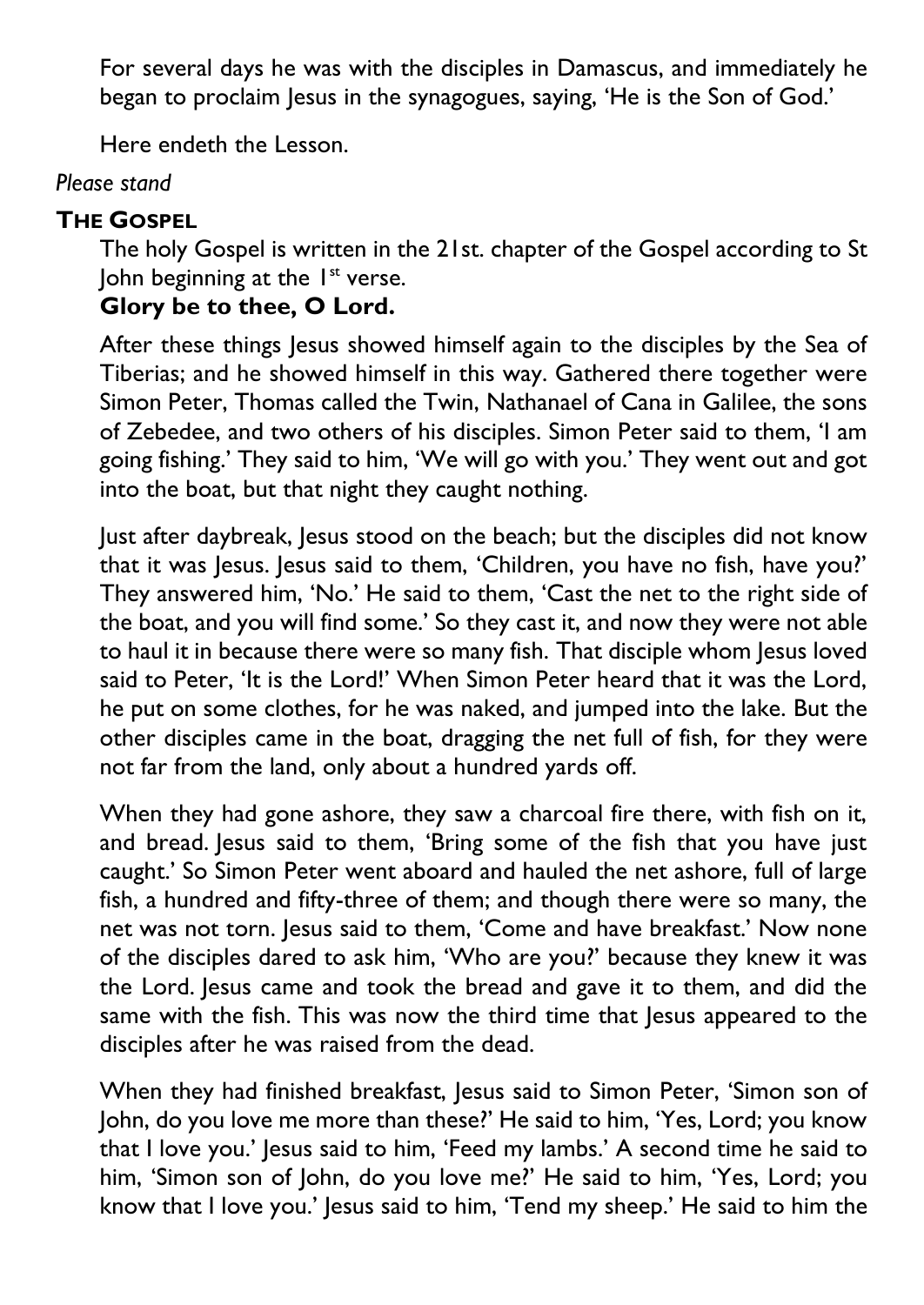third time, 'Simon son of John, do you love me?' Peter felt hurt because he said to him the third time, 'Do you love me?' And he said to him, 'Lord, you know everything; you know that I love you.' Jesus said to him, 'Feed my sheep. Very truly, I tell you, when you were younger, you used to fasten your own belt and to go wherever you wished.

'But when you grow old, you will stretch out your hands, and someone else will fasten a belt around you and take you where you do not wish to go.' (He said this to indicate the kind of death by which he would glorify God.) After this he said to him, 'Follow me.'

#### **Thanks be to thee, O Lord.**

#### **THE NICENE CREED**

I believe in one God **the Father Almighty, Maker of heaven and earth, and of all things visible and invisible: And in one Lord Jesus Christ, the only-begotten Son of God, Begotten of his Father before all worlds, God of God, Light of Light, Very God of very God, Begotten, not made, Being of one substance with the Father; By whom all things were made: Who for us men, and for our salvation, came down from heaven, And was incarnate by the Holy Spirit of the Virgin Mary, And was made man, And was crucified also for us under Pontius Pilate. He suffered and was buried, And the third day he rose again according to the Scriptures, And ascended into heaven, And sitteth on the right hand of the Father. And he shall come again with glory to judge both the quick and the dead: Whose kingdom shall have no end. And I believe in the Holy Spirit, The Lord, and Giver of life, Who proceedeth from the Father and the Son, Who with the Father and the Son together is worshipped and glorified, Who spake by the Prophets.**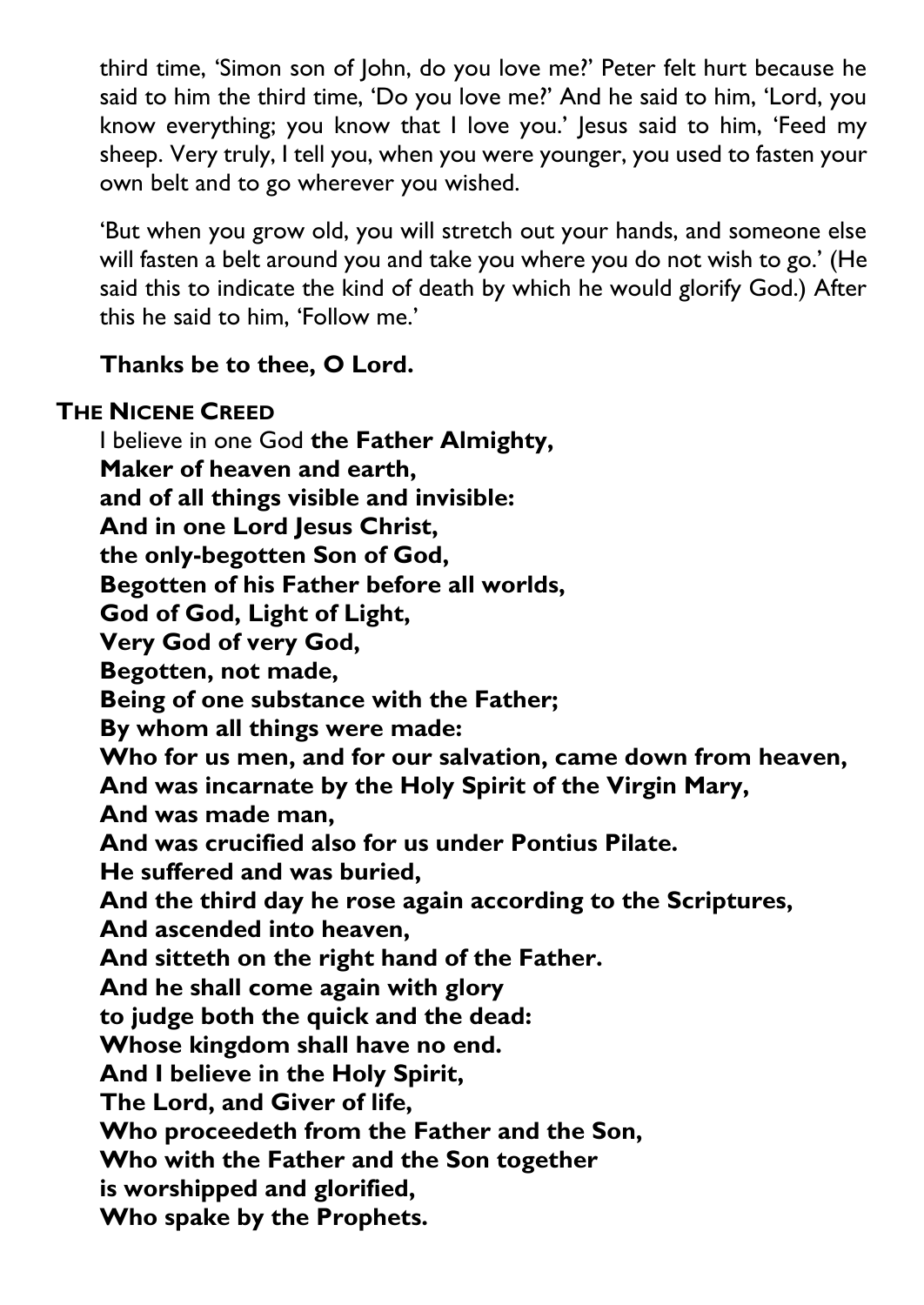#### **And I believe one Catholic and Apostolic Church. I acknowledge one Baptism for the remission of sins. And I look for the Resurrection of the dead, And the life of the world to come. Amen.**

#### *The priest begins* **THE OFFERTORY** *saying*

Christ our passover is sacrificed for us: therefore let us keep the feast. *1 Corinthians 5:7-8*

*Bread and wine for communion are placed upon the table.*

Let us pray for the whole state of Christ's Church militant here in earth.

#### *Please kneel or sit*

Almighty and everliving God, who by thy holy Apostle hast taught us to make prayers, and supplications, and to give thanks, for all men; We humbly beseech thee most mercifully to accept our alms and oblations, and to receive these our prayers, which we offer unto thy Divine Majesty; beseeching thee to inspire continually the universal Church with the spirit of truth, unity and concord: And grant, that all they that do confess thy holy Name may agree in the truth of thy holy Word, and live in unity and godly love.

We beseech thee also to save and defend all Christian Kings, Princes, and Governors; and especially thy servant Elizabeth our Queen; that under her we may be godly and quietly governed: And grant unto her whole Council, and to all that are put in authority under her, that they may truly and impartially minister justice, to the punishment of wickedness and vice, and to the maintenance of thy true religion, and virtue.

Give grace, O heavenly Father, to all Bishops and Curates, that they may both by their life and doctrine set forth thy true and lively Word, and rightly and duly administer thy holy Sacraments: And to all thy People give thy heavenly grace; and especially to this Congregation here present; that, with meek heart and due reverence, they may hear and receive thy holy Word; truly serving thee in holiness and righteousness all the days of their life.

And we most humbly beseech thee of thy goodness, O Lord, to comfort and succour all them, who in this transitory life are in trouble, sorrow, need, sickness, or any other adversity.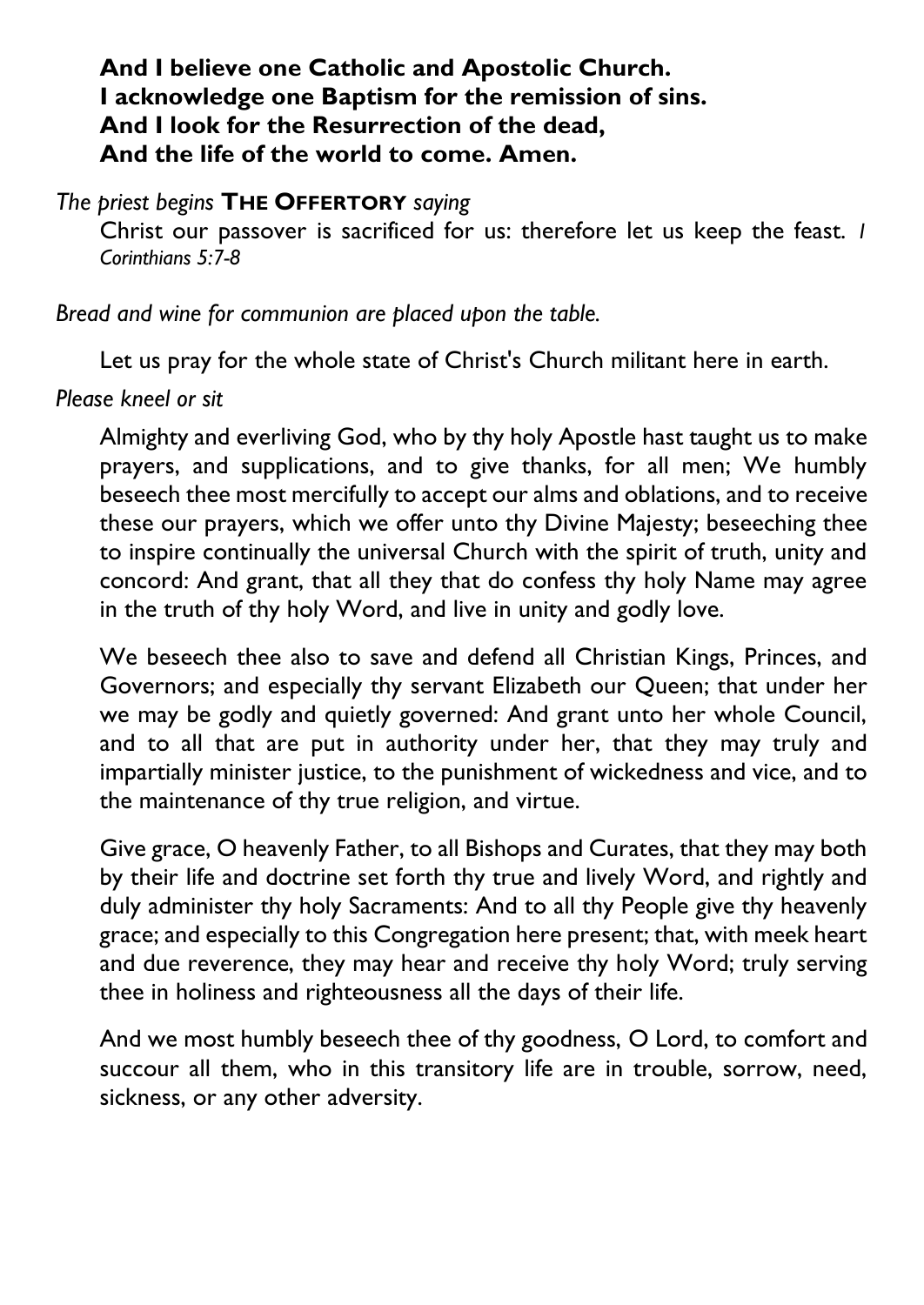And we also bless thy holy Name for all thy servants departed this life in thy faith and fear; beseeching thee to give us grace so to follow their good examples, that with them we may be partakers of thy heavenly kingdom:

Grant this, O Father, for Jesus Christ's sake, our only Mediator and Advocate**. Amen**.

#### *Priest*

Ye that do truly and earnestly repent you of your sins, and are in love and charity with your neighbours, and intend to lead a new life, following the commandments of God, and walking from henceforth in his holy ways; Draw near with faith, and take this holy Sacrament to your comfort; and make your humble confession to Almighty God, meekly kneeling upon your knees.

Almighty God, **Father of our Lord Jesus Christ, Maker of all things, Judge of all men; We acknowledge and bewail our manifold sins and wickedness, Which we, from time to time, most grievously have committed, By thought, word, and deed, Against thy Divine Majesty, Provoking most justly thy wrath and indignation against us. We do earnestly repent, And are heartily sorry for these our misdoings; The remembrance of them is grievous unto us; The burden of them is intolerable. Have mercy upon us, Have mercy upon us, most merciful Father; For thy Son our Lord Jesus Christ's sake, Forgive us all that is past; And grant that we may ever hereafter Serve and please thee In newness of life, To the honour and glory of thy Name; Through Jesus Christ our Lord. Amen.**

*The priest stands and pronounces this absolution:*

Almighty God, our heavenly Father, who of his great mercy hath promised forgiveness of sins to all them that with hearty repentance and true faith turn unto him; Have mercy upon you; pardon and deliver you from all your sins; confirm and strengthen you in all goodness; and bring you to everlasting life; through Jesus Christ our Lord**. Amen**.

Hear what comfortable words our Saviour Christ saith unto all that truly turn to him.

Come unto me all that travail and are heavy laden, and I will refresh you. *Matthew 11:28*

So God loved the world, that he gave his only-begotten Son, to the end that all that believe in him should not perish, but have everlasting life. *John 3:16*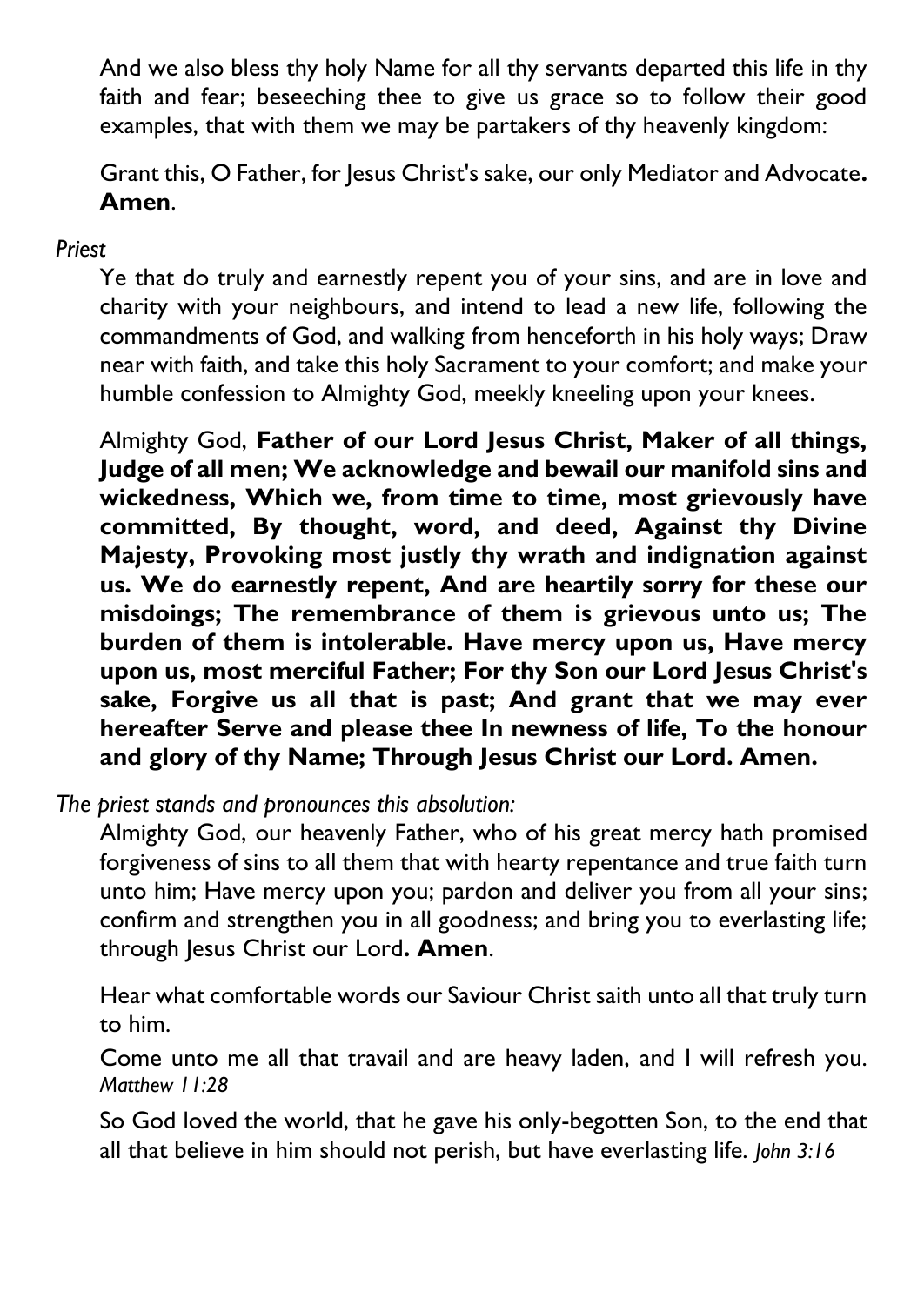Hear also what Saint Paul saith.

This is a true saying, and worthy of all men to be received, That Christ Jesus came into the world to save sinners. *1 Timothy 1:15*

Hear also what Saint John saith.

If any man sin, we have an Advocate with the Father, Jesus Christ the righteous: and he is the propitiation for our sins. *1 John 2:1-2*

#### *Priest*

Lift up your hearts.

#### **We lift them up unto the Lord.**

Let us give thanks unto our Lord God.

#### **It is meet and right so to do.**

It is very meet, right, and our bounden duty, that we should at all times, and in all places, give thanks unto thee, O Lord, Holy Father, Almighty Everlasting God:

Therefore with Angels and Archangels and with all the company of heaven, we laud and magnify thy glorious Name; evermore praising thee, and saying, **Holy, Holy, Holy, Lord God of hosts,**

**heaven and earth are full of thy glory: Glory be to thee, O Lord most high. Amen.**

## **PRAYER OF HUMBLE ACCESS**

We do not presume **to come to this thy Table, O merciful Lord, trusting in our own righteousness, but in thy manifold and great mercies. We are not worthy so much as to gather up the crumbs under thy Table. But thou art the same Lord, whose property is always to have mercy: Grant us therefore, gracious Lord, so to eat the flesh of thy dear Son Jesus Christ, and to drink his blood, that our sinful bodies may be made clean by his body, and our souls washed through his most precious blood, and that we may evermore dwell in him, and he in us. Amen.**

#### **THE PRAYER OF CONSECRATION**

Almighty God, our heavenly Father, who of thy tender mercy didst give thine only Son Jesus Christ to suffer death upon the Cross for our redemption; who made there (by his one oblation of himself once offered) a full, perfect, and sufficient sacrifice, oblation, and satisfaction, for the sins of the whole world; and did institute, and in his holy Gospel command us to continue, a perpetual memory of that his precious death, until his coming again: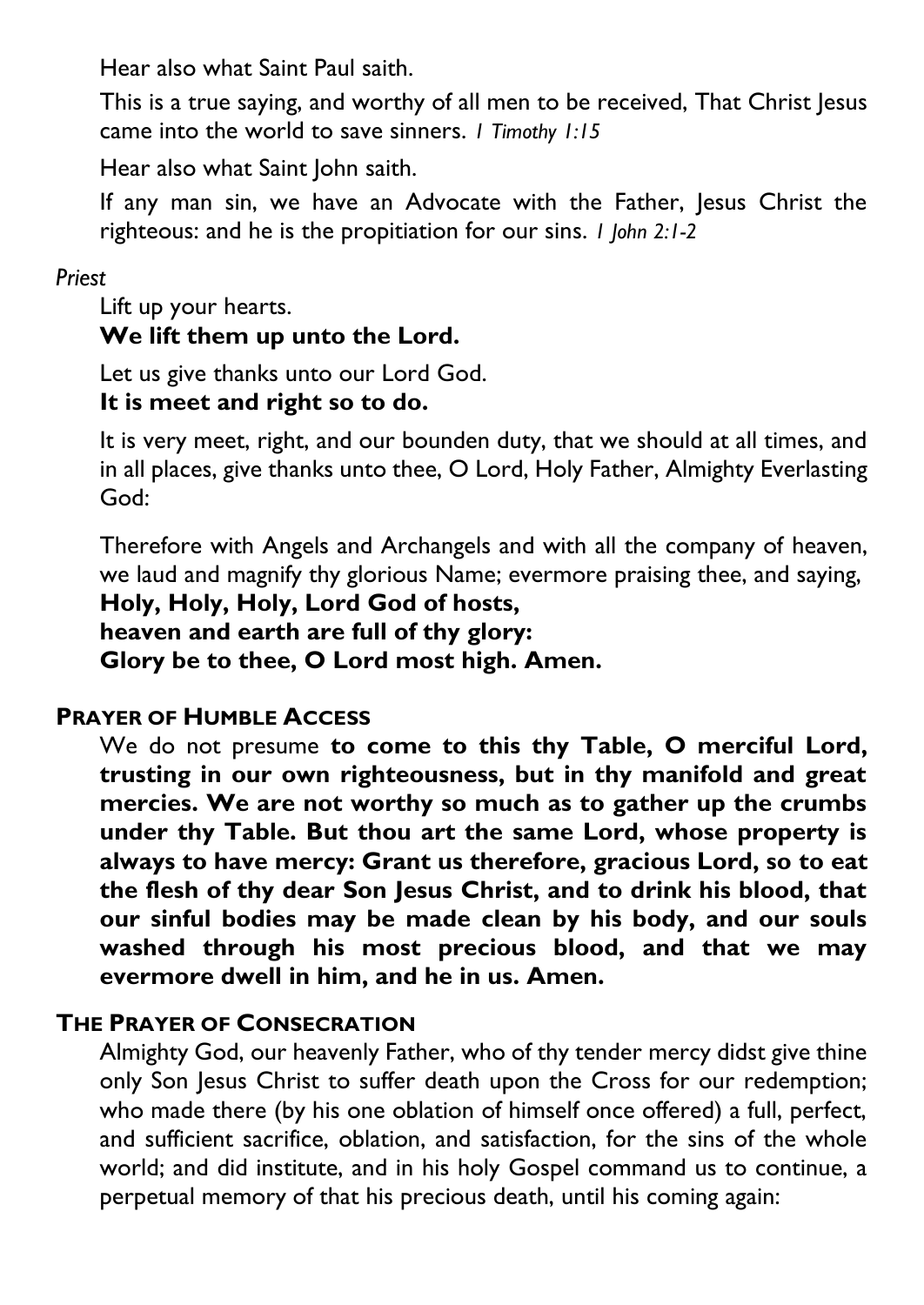Hear us, O merciful Father, we most humbly beseech thee; and grant that we receiving these thy creatures of bread and wine, according to thy Son our Saviour Jesus Christ's holy institution, in remembrance of his death and passion, may be partakers of his most blessed Body and Blood:

Who, in the same night that he was betrayed, took Bread*;* and, when he had given thanks, he brake it, and gave it to his disciples saying, Take, eat*;* this is my Body which is given for you*:* Do this in remembrance of me*.*

Likewise after supper he took the Cup*;* and, when he had given thanks, he gave it to them, saying, Drink ye all of this*:* for this is my Blood of the New Testament which is shed for you and for many for the remission of sins*:* Do this, as oft as ye shall drink it, in remembrance of me*.* **Amen**.

*The ministers and people receive Communion at the Sanctuary Communion Rail*

#### **THE LORD'S PRAYER**

Our Father, **who art in heaven, hallowed be thy name, thy kingdom come, thy will be done, on earth as it is in heaven. Give us this day our daily bread. And forgive us our trespasses, as we forgive those who trespass against us. And lead us not into temptation; but deliver us from evil: For thine is the kingdom, the power, and the glory; for ever and ever. Amen.**

O Lord and heavenly Father, we thy humble servants entirely desire thy fatherly goodness mercifully to accept this our sacrifice of praise and thanksgiving; most humbly beseeching thee to grant that, by the merits and death of thy Son Jesus Christ, and through faith in his blood, we and all thy whole Church may obtain remission of our sins, and all other benefits of his passion.

And here we offer and present unto thee, O Lord, ourselves, our souls and bodies, to be a reasonable, holy, and lively sacrifice unto thee; humbly beseeching thee, that all we, who are partakers of this Holy Communion, may be fulfilled with thy grace and heavenly benediction.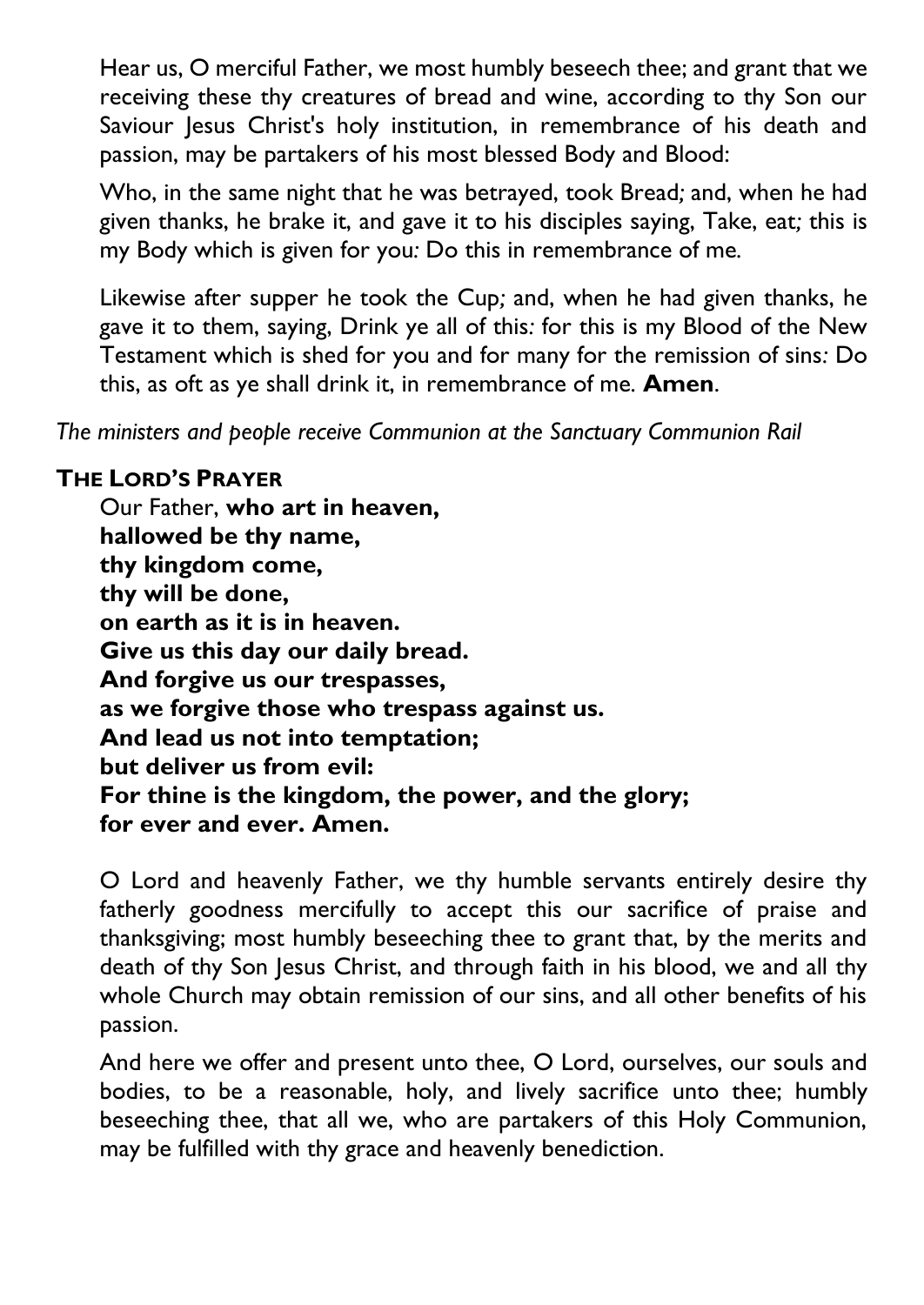And although we be unworthy, through our manifold sins, to offer unto thee any sacrifice, yet we beseech thee to accept this our bounden duty and service; not weighing our merits, but pardoning our offences, through Jesus Christ our Lord; By whom, and with whom, in the unity of the Holy Spirit, all honour and glory be unto thee, O Father Almighty, world without end**. Amen**.

#### *Please stand to say* **GLORIA IN EXCELSIS**

Glory be to God on high,

**and in earth peace, good will towards men. We praise thee, we bless thee, we worship thee, we glorify thee, we give thanks to thee for thy great glory, Lord God, heavenly King, God the Father Almighty.**

**Lord, the only-begotten Son Jesu Christ; O Lord God, Lamb of God, Son of the Father, that takest away the sins of the world, have mercy upon us. Thou that takest away the sins of the world, have mercy upon us. Thou that takest away the sins of the world, receive our prayer. Thou that sittest at the right hand of God the Father, have mercy upon us.**

**For thou only art holy; thou only art the Lord; thou only, O Christ, with the Holy Spirit, art most high in the glory of God the Father. Amen.**

#### **POST-COMMUNION PRAYER**

Grant, we beseech thee, almighty God, that the words, which we have heard this day with our outward ears, may through thy grace be so grafted inwardly in our hearts, that they may bring forth in us the fruit of good living, to the honour and praise of thy Name; through Jesus Christ our Lord**. Amen**.

#### **THE BLESSING**

The peace of God, which passeth all understanding, keep your hearts and minds in the knowledge and love of God, and of his Son Jesus Christ our Lord: And the blessing of God Almighty, the Father, the Son, and the Holy Spirit, be amongst you and remain with you always**. Amen**.

**There is a retiring collection after this service.**

**Refreshments will be served at the West End of the Cathedral.**

**Notices on next page.**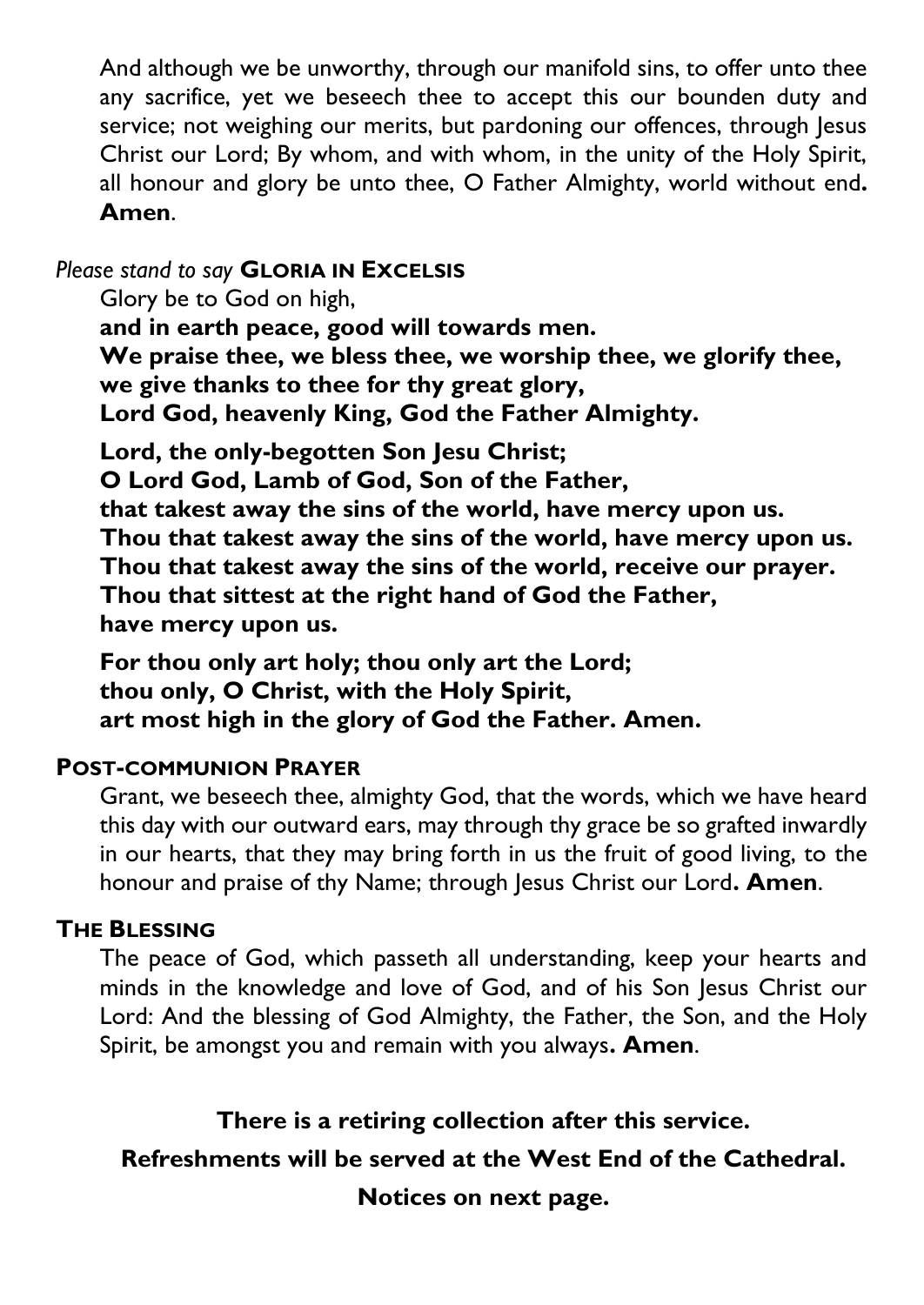*Bible passages in this service are from the New Revised Standard Version. Material in this service is reproduced from the Book of Common Prayer copyright © RCB 2004 Belfast Cathedral text, music and live streaming licence numbers CCL 8124, MRL 1049409*

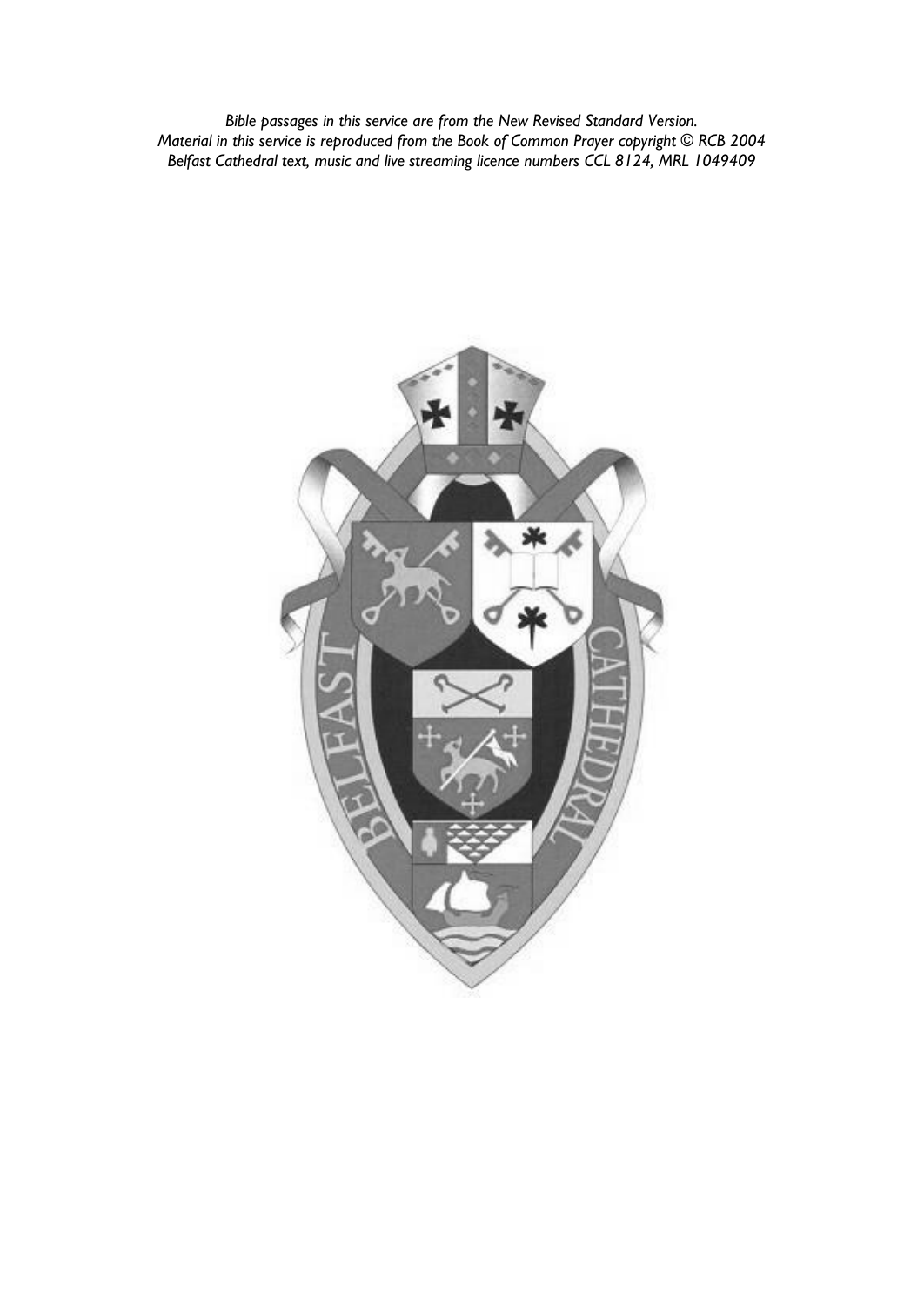

# **NOTICES**

Please stay for refreshments. We are appealing for volunteers to assist with providing refreshments on rotation, please consider signing up for this if you are able.

Please join us this afternoon at 3.30pm for Choral Evensong: *Preacher: The Dean.* J G Walther *Allein Gott in der Höh' sei ehr* Ayelward *Preces and Responses* Psalm 1 (chant by Beale) Moeran *Evening Service in D* Philip Stopford *Collect of St Philip and St James's Day (world premiere)* Johann Pachelbel *Allein Gott in der Höh' sei ehr*

**Sunday 8 th May 2022: 4th Sunday of Easter**

11.00am Choral Eucharist *Preacher: The Reverend Janice Elsdon*

3.30pm Choral Evensong

As you leave, please remember to make your Free Will Offering contribution to support the ongoing work and life of Belfast Cathedral, or give via online banking to: Account Name: "Parochial No 1 Current Account" Sort Code: 90-21-27 Account Number: 10006051